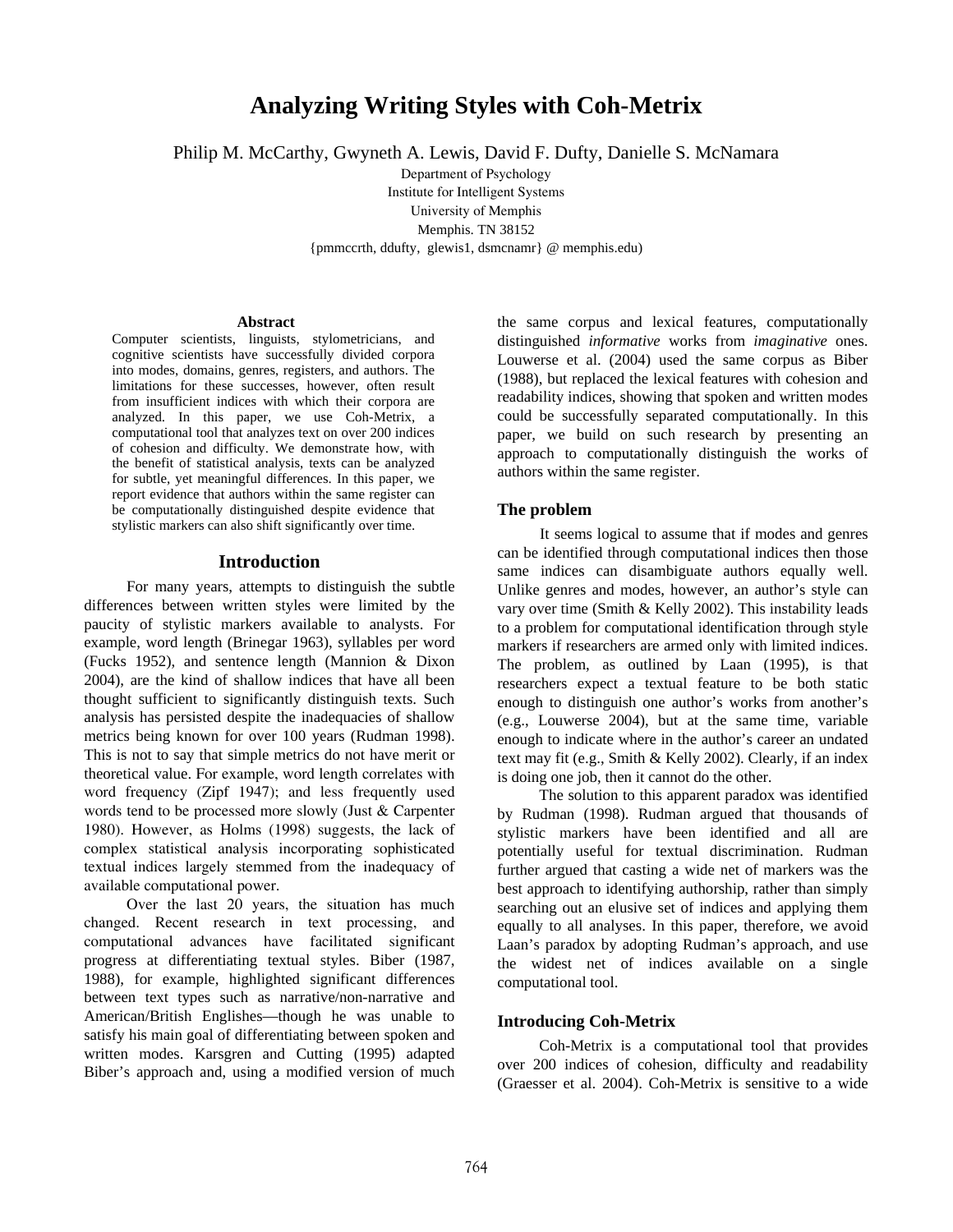range of deep levels of textual features that reflect cohesion relations, world knowledge, and language and discourse characteristics. Coh-Metrix accomplishes its task through a variety of modules, including: syntactic parsers (Charniak 2000); latent semantic analysis (LSA Landauer 1997); and many other features common in computational linguistics (Jurafsky & Martin 2000). Coh-Metrix also provides researchers with a range of traditional indices such as average word length, average sentence length, and the readability formulas of *Flesh Reading Ease* and *Flesch-Kincaid Grade Level* (Klare 1974-1975).

As spatial restrictions prevent us from a major discussion of all Coh-Metrix indices, we present only a summary of Coh-Metrix's key indices. An extensive overview and analysis is provided in Graesser et al. (2004).

**Causal Cohesion.** Coh-Metrix calculates causal cohesion as the ratio of causal verbs to causal particles. Causal verbs such as *kill*, *throw*, and *drop* are identified through WordNet (Fellbaum 1998; Miller et al. 1990). Causal particles are identified in a pre-defined set and include items such as *because*, *as a consequence*, and the semantically depleted verbs *make* and *cause*.

**Coreferential Cohesion.** Referential links aid textual comprehension, facilitating inferencing, and benefiting recall (Kintsch and van Dijk 1978; McNamara 2001). Coh-Metrix employs four forms of lexical coreference identification: noun overlap, argument overlap, stem overlap, and LSA-based semantic overlap. The overlap measures focus on comparing lexically based pairs such as *table*/*tables* and *run/running*. The LSA measures, on the other hand, employ singular value decomposition, a statistical technique, to analyze the semantic relationship between various textual elements. As such, LSA allows us to extend referential overlap beyond explicit relations such as *chair/chairs* into relative semantic similarities such as *chair/table*, *table/wood,* and *wood/grass*.

**Connectives and Logicial Operators.** Connectives form cohesive links between separated sentential ideas. Coh-Metrix reports the density of connectives in various ways. For example, there are scores for positive-additive connectives (e.g., *also moreover*), negative-additive connectives (e.g., *however, but*), positive-temporal connectives (e.g., *after, before*), and negative-temporal connectives (e.g., *until*). Connectives serve as an extremely important indication of cohesion in a text (Haliday & Hasan 1976; Louwerse 2002; Graesser et al. 2004). In addition, scores reflecting the density of logical operators such as *or*, *and*, and *not* are also reported. High densities of such items in a text place a high demand on the working memory of the reader.

**Density of Major Parts of Speech.** Coh-Metrix reports the incidence scores for various parts of speech (POS) as

defined by the Brill (1995) POS tagger. These parts include pronouns, nouns, verbs, adjectives, adverbs, cardinal numbers, determiners, and possessives. Density scores help to detect textual difficulty with, for example, a higher proportion of pronouns generally leading to a greater cognitive strain on the reader caused by more referential bridging (Graesser et al. 2004).

**Polysemy and Hypernymy.** Coh-Metrix tracks the ambiguity and abstractness of a text by incorporating WordNet (Fellbaum 1998) to calculate values for lexical polysemy (number of senses) and hypernymy (number of levels in a conceptual, taxonomic hierarchy).

**Syntactic Complexity.** The measure of syntactic complexity assumes that sentences with embedded constituents are either structurally dense, syntactically ambiguous, or ungrammatical (Graesser et al. 2004).

**Word Information and Frequency.** Word information incorporates four matrices: familiarity, concreteness, imageability, and meaningfulness. Coh-Metrix derives scores for these aspects via the MRC Psycholinguistic database (Coltheart 1981). High frequency words are those that are used more often (either in speech or writing) and are therefore likely to be more easily understood and read faster (Haberlandt & Graesser 1985; Just & Carpenter 1980).

**Other indices.** Coh-Metrix includes a wide variety of shallow, traditional indices such as *syllable count*, *word length*, *sentence length*, *number of words per sentence*/*paragraph*/*text*, and various combinations of these such as Flesch Reading Ease (Klare 1974-1975). Since many of these measures have been previously used in stylistic analysis (e.g., Brinegar 1963; Fucks 1952), we opted to use only the new and theoretically more interesting indices available in Coh-Metrix. Traditional indices have been, and will remain, important indicators of mode, genre, and style, but our goal is to demonstrate that other features of language, such as cohesion, can also play a significant role in distinguishing authorial styles.

# **Methods**

The traditional corpus for testing methods of authorial distinction is the 12 disputed Federalist Papers (e.g., Holmes & Forsyth 1995; Mosteller & Wallace 1964).

However, in this study, the Federalist papers would be inappropriate as such a corpus would only address half of Laan's paradox. That is, the Federalist Papers presents us with a synchronic problem (authorship attribution on the grounds of stable stylistic traits). The time line of such a corpus would not allow us to examine whether diachronic variation occurs. As such, we followed Stamatatos, Fakotakis, and Kokkinakis (2001) who understood that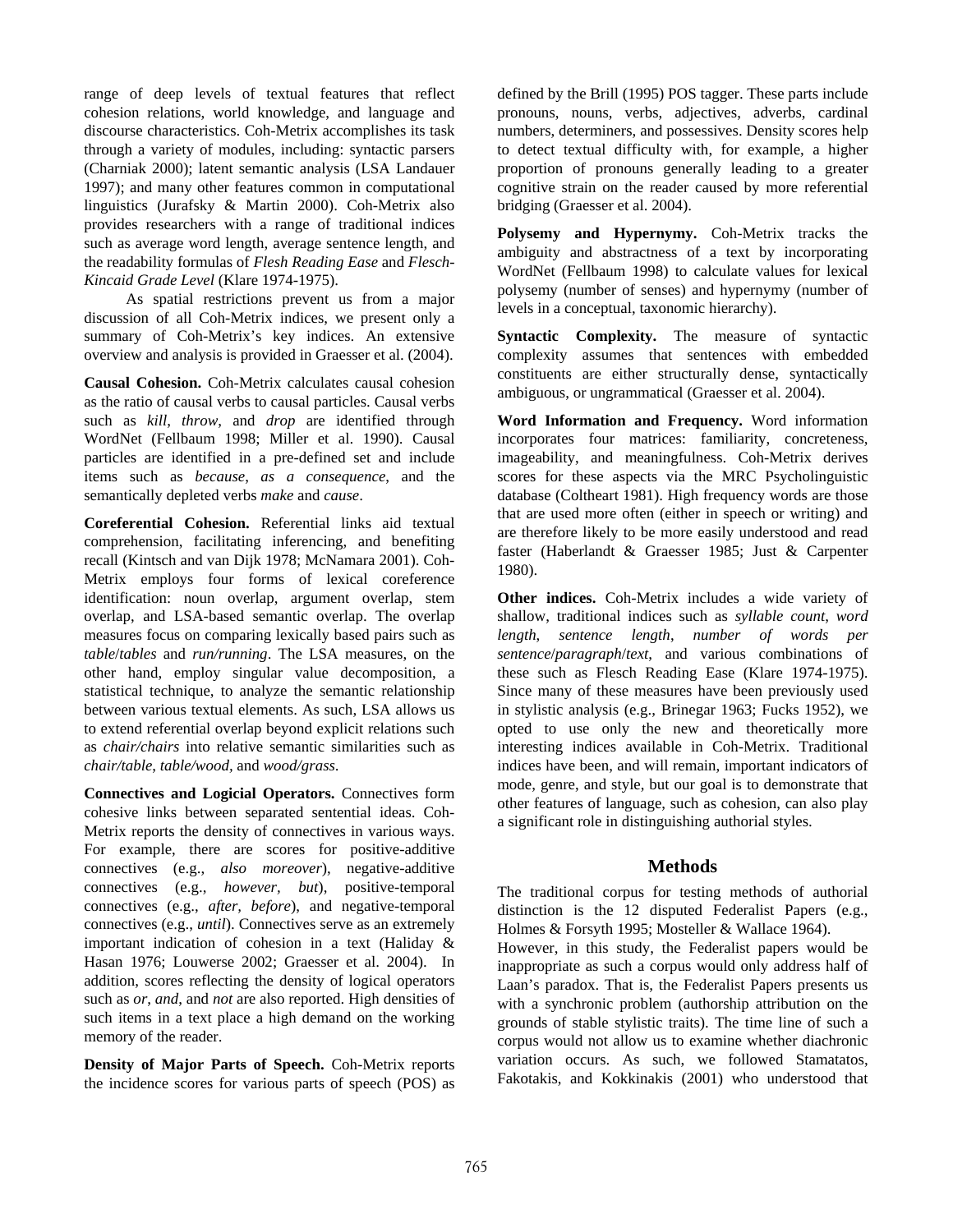demonstrating new approaches and new tools often demands piloting procedures on fairly mundane corpora. For our corpus, therefore, we compiled the freely available works of three well-known authors: Rudyard Kipling, Charles Dickens, and P.G. Wodehouse (see Table 1). The choice of authors was motivated by three considerations. First, the combined works were sufficiently diverse in terms of style that a reasonable system for stylistic differentiation (in this case, Coh-Metrix) should find differences. But second, the works were sufficiently similar that distinguishing between them would not be a trivial test. Third, the works by these authors covered a large time span (up to 50 years). This means that for each author, differences in certain style markers are likely to have developed, providing an opportunity to demonstrate Coh-Metrix in light of Laan's paradox: finding measures that are sensitive to differences between authors as well as stylistic changes for a single author.

| Author         | No. of texts | Years     |
|----------------|--------------|-----------|
| Kipling        | 64           | 1886-1934 |
| Wodehouse      | 21           | 1901-1923 |
| <b>Dickens</b> | 29           | 1833-1864 |

Table 1. Details of the texts used in this study.

For length of text to analyze, we followed the widespread practice of selecting random, continuous, sentence-beginning to sentence-end chunks of text, each of about 2000 words, from each work (e.g., Biber 1988; Louwerse et al. 2004; cf. Burrows 1987). All texts were then processed through Coh-Metrix.

# **Results**

To determine stylistic differences, we followed many previous studies in the field by conducting a discriminant function analysis (Biber 1993; Karlgren & Cutting 1994; Ledger & Merriam 1994; Mealand 1995; Stamatatos et al. 1999). A discriminant function analysis produces a weighted linear equation for each category, in this case authorship. We estimated that with the current dataset, four indices would be the maximum number of predictors available before problems with overfitting occurred. However, there were many more than four indices available through Coh-Metrix. To fully explore the range of available variables, we allowed the data itself to select the most appropriate variables.

An analysis of variance was conducted on the Coh-Metrix indices to give a broad overview of which variables produced large difference between authors. Of these, 186 produced a significant effect at the .05 level or higher. All indices were then ranked by effect size. One of the assumptions of discriminant function analysis is that the predictor variables are not highly correlated. For this reason, if the correlation between any two variables was  $r = > 7$ , then the variable with the weaker univariate relationship was removed. The four predictors yielded from this process were (in decreasing order of univariate effect size): *number of higher level constituents per word*; *minimum word imageability per paragraph*; *wh-determiner incidence score*; and *incidence of conditionals*.

A discriminant function analysis was then conducted with author as the dependent variable. To provide an objective test of the analysis, we separated 24 texts, 8 from each author, from the main dataset (hereafter, the *test set*). The 90 texts remaining in the main dataset, we will hereafter refer to as the *training set*. The Structure matrix with the coefficients for each function for each variable is shown in Table 2.

| Variable    |           | <b>AUTHOR</b> |           |
|-------------|-----------|---------------|-----------|
|             | Kipling   | Wodehouse     | Dickens   |
| <b>HLCW</b> | 531.94    | 469.81        | 377.12    |
| <b>MWIP</b> | 1.90      | 1.72          | 1.78      |
| <b>IWD</b>  | $-0.19$   | $-0.36$       | 0.49      |
| IC.         | 0.11      | $-1.27$       | 0.20      |
| (Constant)  | $-280.16$ | $-223.61$     | $-227.83$ |

Table 2. Structure of the Discriminant Functions for Number of Higher Level Constituents per Word (HLCW), Minimum Word Imageability per Paragraph (MWIP), Incidence of wh-determiners (IWD), Incidence of Conditionals (IC), and Constant

**Higher Level Constituents per Word.** A word with more higher level constituents is a more specific word (e.g., *swallow* has four higher level constituents: *bird, animal, living entity, entity*). The results suggest that Kipling has a propensity for more specific words when the other variables in the analysis are also taken into account.

**Minimum Word Imageability per Paragraph.** A higher score for imageability indicates a more vivid use of words. In the context of all five variables, this result suggests that Wodehouse may tend to use words that are less easily pictured in the mind.

**Incidence of wh-determiners.** For wh-determiners (e.g., the *which* of sentences such as *Do you know which bus I should take?*), Dickens is weighted as being the most likely author to use such constructions, and Wodehouse the least likely. A cursory examination of some of Dickens' novels supports such a finding. For example, Dickens appears to write *which* ahead of *that* whenever a choice is available. Dickens also appears to write *which* in less than common phrases, e.g., in Chapter 2 of Oliver Twist, Dickens writes "any one of which cases."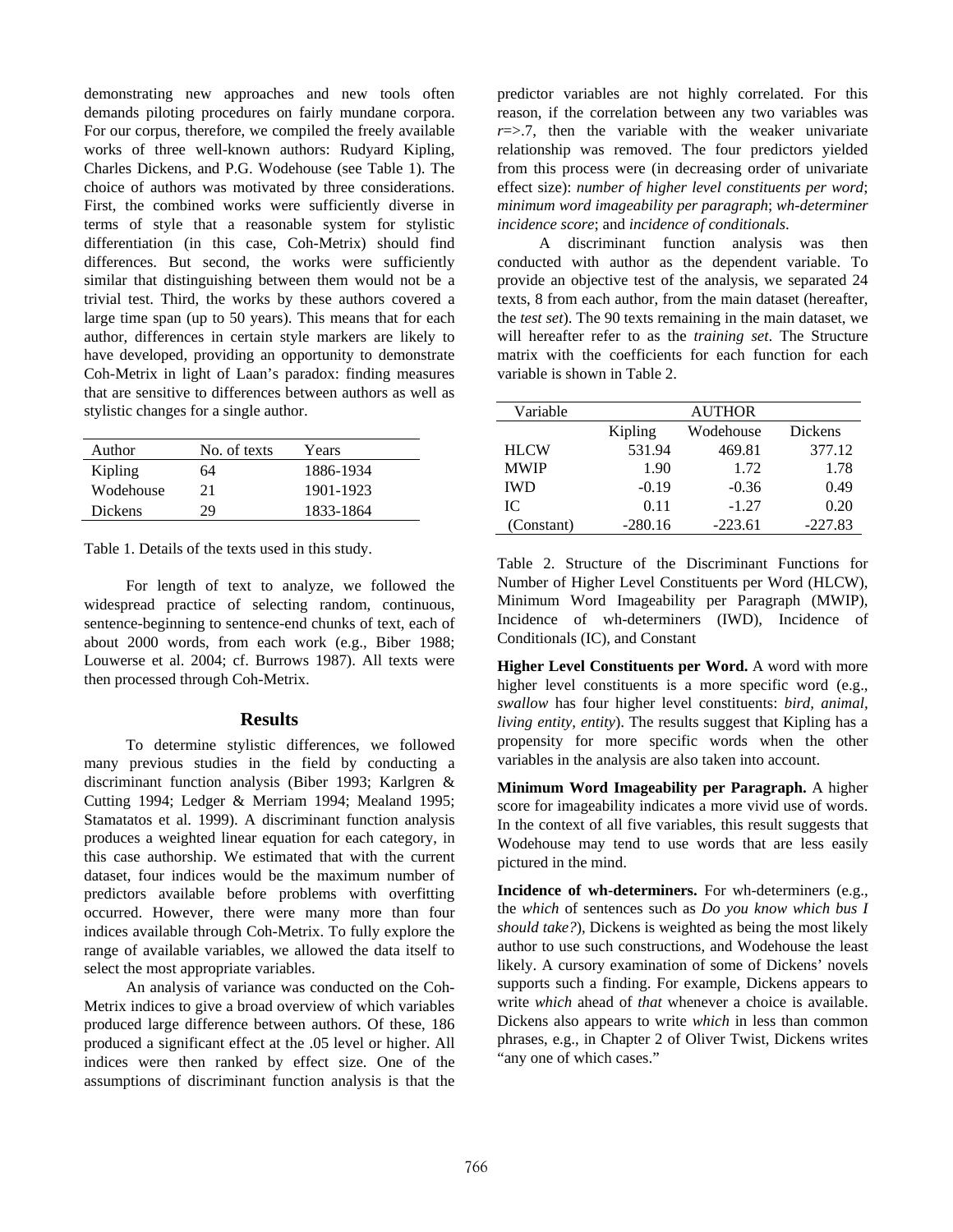**Incidence of Conditionals.** The structural equations show that texts authored by Wodehouse are least likely to have a higher incidence of conditionals. This may indicate that Wodehouse is less likely to use causal relations in his writing.

# **Accuracy**

An estimation of the accuracy of analysis can be made by plotting the correspondence between the actual author and the predictions made by the discriminant analysis (see Table 3). The diagonal numbers represent the frequency with which an author was correctly identified. Conversely, the off-diagonals represent the number of incorrect attributions of authorship. The results show that the discriminant analysis correctly allocated 79 of the 90 texts, an average accuracy rate of 88%. This figure, however, may be slightly inflated by the data of training set. Using the test set data alone, the accuracy of author allocation was 79%. This second figure, although lower, is still a remarkably high level of accuracy, and demonstrates that the discriminant functions are robust.

| Actual author  |                   | Predicted author |                |  |
|----------------|-------------------|------------------|----------------|--|
| Training set   | Kipling           | Wodehouse        | <b>Dickens</b> |  |
| Kipling        | 12                |                  |                |  |
| Wodehouse      |                   | 47               | 8              |  |
| <b>Dickens</b> | $\mathbf{\Omega}$ |                  | 20             |  |
|                |                   |                  |                |  |
|                |                   |                  |                |  |
| Test set       | Kipling           | Wodehouse        | Dickens        |  |
| Kipling        | 6                 |                  | 2              |  |
| Wodehouse      | $\mathbf{\Omega}$ |                  |                |  |
| <b>Dickens</b> |                   |                  | 6              |  |

Table 3. Predicted author versus actual author featuring results from both the training set and the test set.

The precision, recall, and F1 scores for each author further demonstrate the accuracy of the model (see Table 4). While the overall accuracy was lower for Dickens, an F1 score of .71 still offers evidence that reasonable accuracy was obtained in correctly identifying Dickens' texts.

| Author    | Precision | Recall | F1   |
|-----------|-----------|--------|------|
| Kipling   | 0.75      | 1.00   | 0.86 |
| Wodehouse | 0.88      | 0.78   | 0.82 |
| Dickens   | 0.75      | በ 67   | 0.71 |

Table 4. Precision, recall and F1 measures for all three authors.

The success of the discriminant analysis lends support to the wide-net approach advocated by Rudman (1998). Specifically, some stylistic variables may not be indicative of a particular author because style over career may change. As such, one approach to distinguishing authorship is to use a very large number of variables and not assume that any one variable will always be successful. However, while the results so far support Rudman's (1998) claim, the issue as to whether chronological shifts in indices also occurs (as is presumed, for example, by Smith & Kelly 2002) has not yet been fully addressed. As such, we assessed possible chronological variable shift by reanalyzing the texts with bivariate correlations. Using year of publication as the dependent variable, we ran correlations using sets of indices for cohesion, parts of speech, and difficulty.

**Cohesion Features.** The correlations between measures of cohesion and year of publication are shown in Table 6. In terms of argument overlap, Kipling showed a significant increase in cohesion across years, Wodehouse showed a significant decrease in cohesion across years, and Dickens showed a moderate increase. Although LSA has previously indicated significant trends in cohesion (e.g., Foltz 1998), in this analysis, we found no significant correlations with year for any of the three authors. This may indicate that while an author's use of specific words may become more repetitive (Kipling) or more diverse (Wodehouse), there is no evidence for the emergence of a similar pattern in semantically related terms.

| Measure          | Kipling  | Wodehouse | Dickens |
|------------------|----------|-----------|---------|
| <b>AOallsens</b> | $0.52*$  | $-0.36**$ | 0.31    |
| AOadjsens        | $0.55**$ | $-0.37**$ | $0.40*$ |
| LSAallsens       | 0.42     | $-0.15$   | 0.10    |
| LSAadjsens       | በ 39     | -0.22     | 0.30    |

\*significant at .05 level, \*\* significant at .01 level

Table 5. Correlations between cohesion measures and year for three authors: Argument overlap between all sentences (AOallsens), Argument overlap between adjacent sentences (AOadjsens), LSA similarity between all sentences (LSAallsens), and LSA similarity between adjacent sentences (LSAadjsens)

**Lexical Features.** The correlations for part of speech measures are shown in Table 6. Several indices capture part-of-speech information by measuring the rate of occurrence of a particular part of speech per thousand words. While Wodehouse appears to have been remarkably consistent in his use of these features, however, Dickens and Kipling both showed significant trends across years for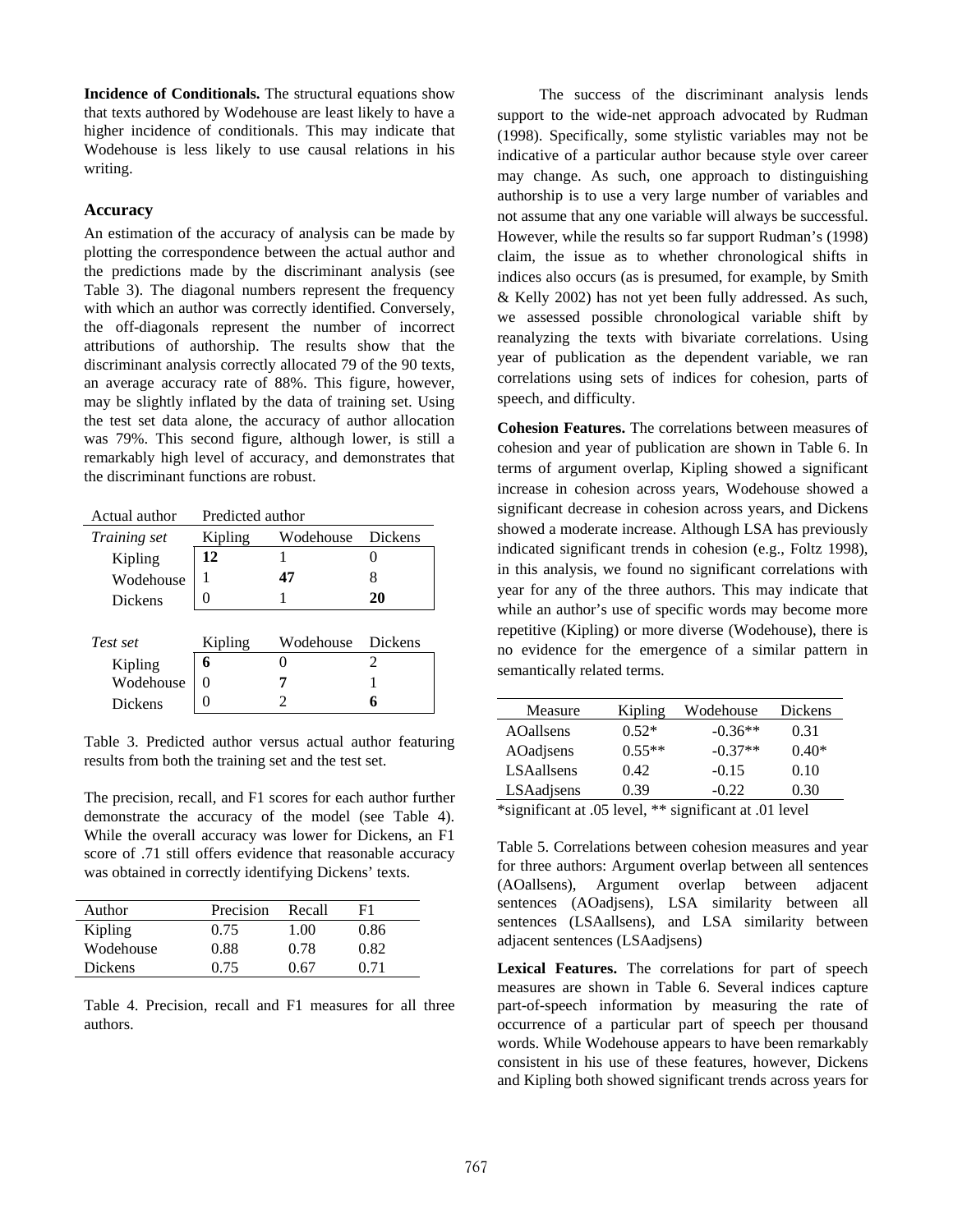several part-of-speech measures. With *pronoun use*, for example, the works of both Dickens and Kipling see a significant increase in the frequency of this feature. Such a trend in the use of explicit referential links is consistent with the increase in cohesion of their works indicated in Table 5.

| Measure     | Kipling  | Wodehouse | <b>Dickens</b> |
|-------------|----------|-----------|----------------|
| LOIS        | $-0.27*$ | 0.20      | $0.41*$        |
| <b>PEIS</b> | $0.31*$  | $-0.00$   | $-0.52**$      |
| <b>PIS</b>  | $0.36**$ | $-0.00$   | $0.42*$        |
| <b>PPIS</b> | $0.33*$  | 0.10      | $0.49*$        |

\*significant at .05 level, \*\* significant at .01 level

Table 6. Correlation between year and parts of speech for the three authors: Logical operator incidence score (LOIS), Possessive ending incidence score (PEIS), Pronoun incidence score (PIS), and Personal pronoun incidence score (PPIS)

**Difficulty Measures.** One important and widely used measure of difficulty is the number of syllables per word. Longer words and lower frequency words are both known to be more difficult to process. Although these variables are correlated, they are known to have independent effects on reading difficulty (Haberlandt & Graesser 1985). The correlations for both of these measures with year are shown in Table 7 for each of the three authors. Kipling used lower frequency words as his career developed, whereas Dickens used higher frequency words (or fewer low frequency words). Wodehouse showed no significant change. These trends are mirrored in the average syllable length per word. Dicken's words became shorter, Kipling's became longer, whereas Wodehouse did not demonstrate a strong trend in either direction.

| Measure                                                | Kipling   | Wodehouse | Dickens   |
|--------------------------------------------------------|-----------|-----------|-----------|
| $CFpw0-6$                                              | $-0.42**$ | 0.10      | $0.41**$  |
| ASL                                                    | $0.41**$  | 0.10      | $-0.58**$ |
| *significant at .05 level, ** significant at .01 level |           |           |           |

Table 7. Correlations between text difficulty measures and year for three authors. Celex frequency per word (range, 0- 6) (CFpw0-6), Average Syllable Length (ASL).

# **Discussion**

The results of this study offer support to the contention that various authorial style markers may shift significantly throughout the career of an author (Laan 1995; Smith & Kelly 2002). More specifically, these markers affect different authors, may shift in either direction, and can affect measures as different as cohesion, parts of speech,

and difficulty. This is in keeping with Rudman's (1998) claim that each attempt to distinguish authors may require different markers. Consequently, Rudman advocated the approach to textual analysis that was adopted in this study: use a wide range of variables and allow significant distinguishing features to emerge. The large number and variety of indices made available by Coh-Metrix allowed the Rudman style of analysis to be conducted. The results suggest that distinguishing authorship by characteristic authorial style is achievable.

 A computational approach to distinguishing texts offers researchers and educators a number of exciting avenues of interest: For example, it allows us the possibility of better estimating the creation of undated works. It allows us to better settle issues of authorship and cases of fraud. It allows computer text mining systems to predict text types so that parsers and taggers can make better predictions of syntax and parts of speech. It presents the possibility that student writers might be able to assess their works in progress so as to better understand the characteristics of the style they are developing. And it allows the possibility that the appropriateness of any given text to its audience may be more easily assessed.

 Our future research will pursue these notions by analyzing texts of disputed authorship, looking for greater indication of characteristics of mode, genre, and register; and investigating characteristics of authorial style across grade levels. While more research is needed, this study contributes to the field by showing that a computational tool, Coh-Metrix, has the capacity to distinguish below the level of the register and into individual authorship characteristics.

### **Acknowledgements**

This research was supported by the Institute for Education Sciences (IES R3056020018-02). Any opinions, findings, and conclusions or recommendations expressed in this material are those of the authors and do not necessarily reflect the views of the IES.

#### **References**

- Biber, D. (1987). A textual comparison of British and American Writing. *American Speech, 62*, 99-119.
- Biber, D. (1988). *Variation across speech and writing*. Cambridge: Cambridge University Press.
- Biber, D. (1993). Representativeness in corpus design. *Literary and Linguistic Computing*, *8*, 1–15.
- Brinegar, C.S. (1963). Mark Twain and the Quintius Curtius Snodgrass letters: A statistical test of authorship. *Journal of the American Statistical Association, 58*, 85- 96.
- Brill, E. (1995). Transformation-based error-driven learning and natural language processing: A case study